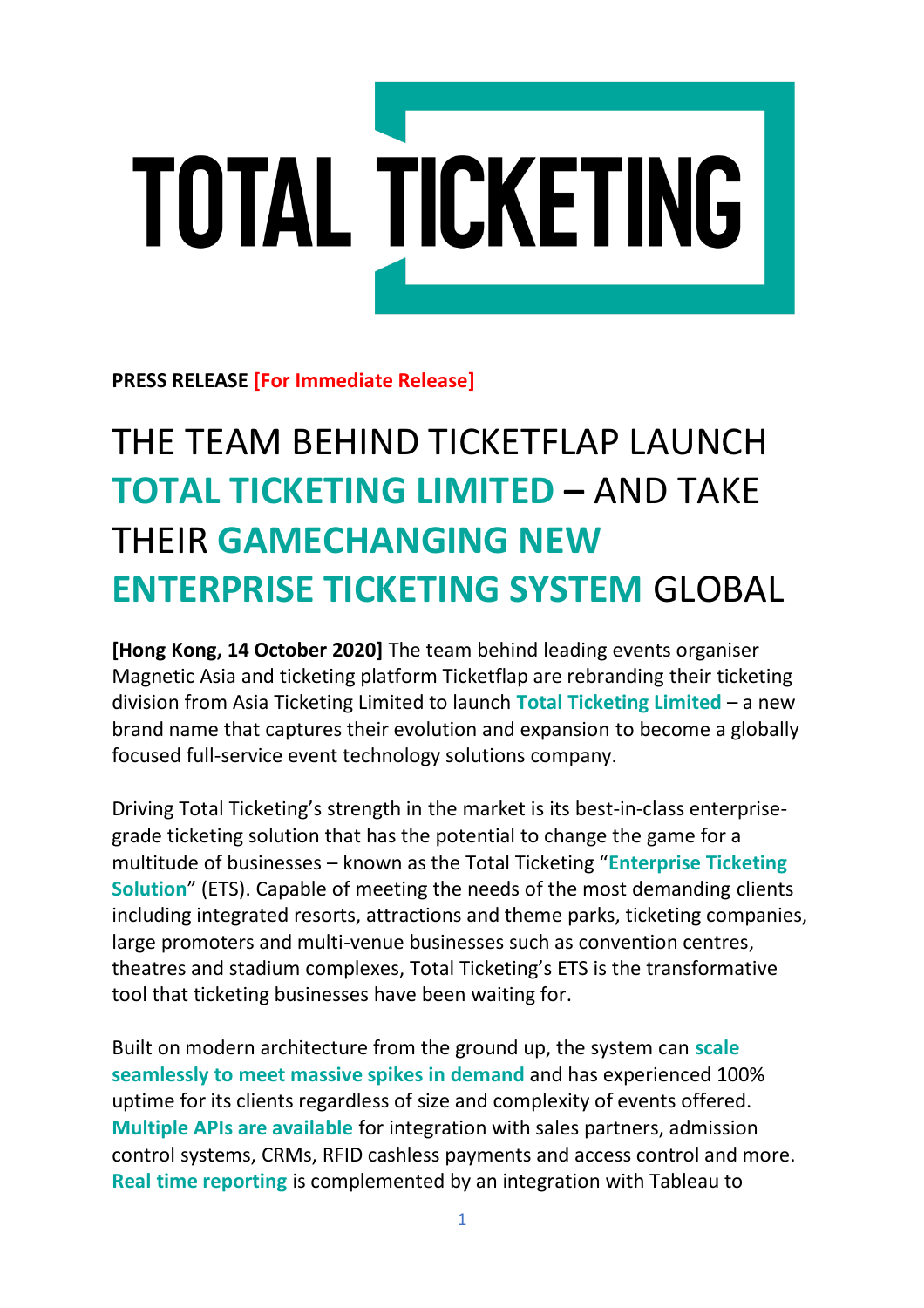

provide industry leading data visualization and analysis tools directly within the system.

ETS provides **total control of all aspects of ticketing** to its clients, from **consistent branding** across every customer touchpoint, to **full ownership and control of data**. Complex dynamic pricing and promotional tools can be used to **increase sales and revenue** and respond to changes in demand in real-time. Clients can set their own fee structures to turn their ticketing into a profit generator rather than a cost centre. **Funds are received directly** from the client's chosen payment processors, reducing payout times and eliminating counterparty risk inherent in the traditional ticketing service provider model.

The system provides **multiple sales channels** covering online, box office, contact centre and travel agents. Multiple integration points are offered allowing the client to sell tickets from a single pool of inventory directly through the system as well as through integration with corporate apps, 3rd party ticketing companies and online travel agents, WeChat mini-programs and other systems such as hotel booking platforms. ETS instances can also access **Total Ticketing's network of connected partners** to further expand their global sales coverage, and use built in ticket distribution functionality to handle complimentary and consignment ticketing operations for large events.

By transforming the Ticketflap system to meet the complex needs of Macaubased multi-property leisure, gaming and entertainment company Melco Resorts and Entertainment, Total Ticketing has **full localisation baked-in** from the ground up. An ability to meet the demanding language and currency variations in the Asia Pacific region also makes ETS ideal for deployment in any market around the world.

**Mike Hill, CEO Magnetic Asia** talks more about the strength of ETS: *"From our beginnings as technology experts and event promoters, we are very proud to have been able bring all of our skills and experience together to provide a fantastic ticketing experience for staff, customers and stakeholders alike. Whilst we remain proud of our Asian roots and will continue to focus on serving the varied markets in the region, we are extremely excited about this new chapter in our evolution to a truly global offering."*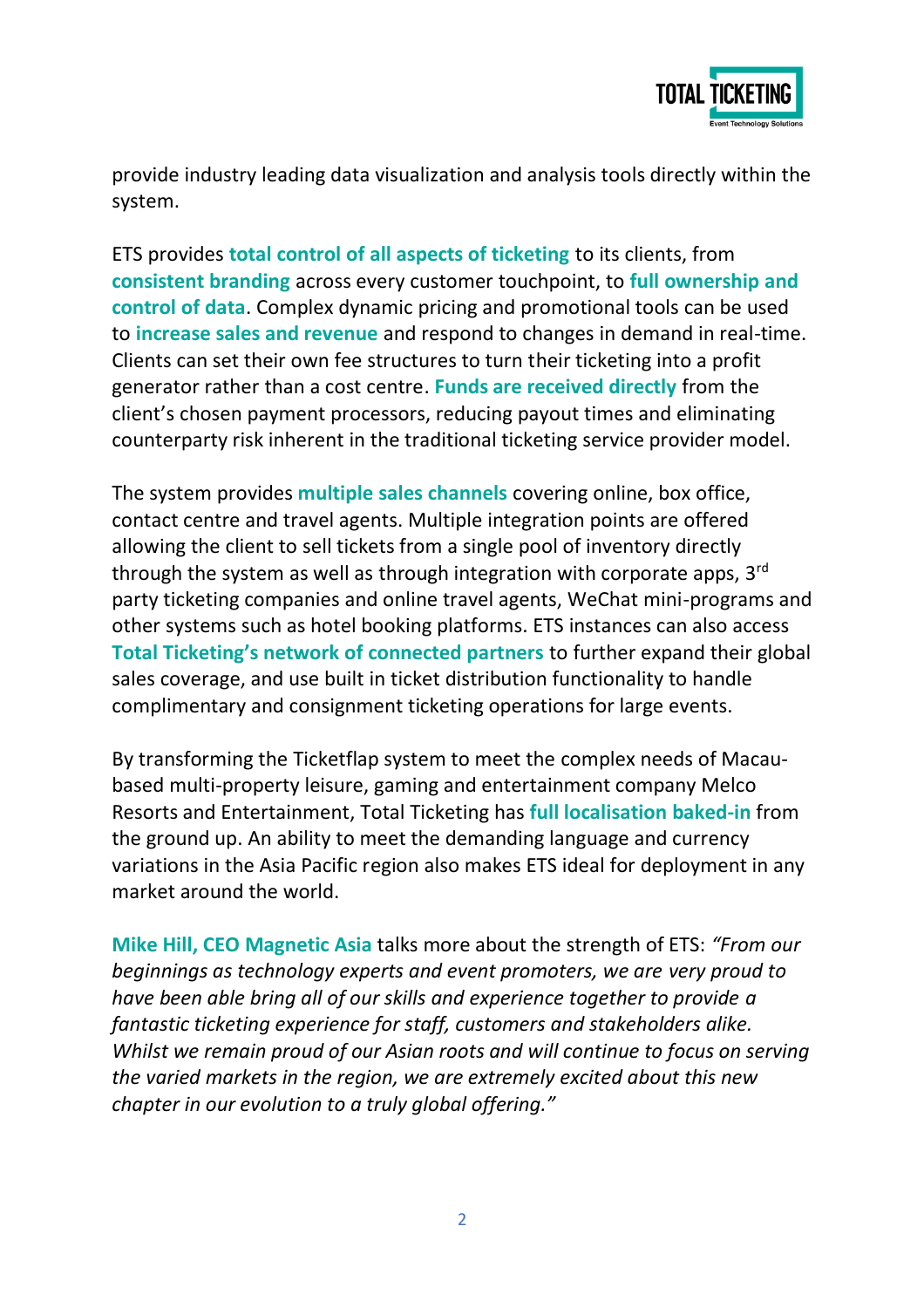

Total Ticketing's innovative approach and depth of experience in all things ticketing goes beyond the launch of the ETS. **Pete Gordon, Managing Director of Total Ticketing** explains: *"Our ETS has the power to help so many different types of businesses turn their ticketing operations from a cost centre into a profit centre and to open up manifold business development opportunities with valuable new stakeholders. As well as helping our clients to transform their ticketing operations and profitability, we are currently leveraging our featurerich systems to further diversify into cutting edge skill-sharing and booking platforms, live video streaming, and immersive audience experiences – with some exciting new product news coming very soon."*

Owned by leading event promoters and producers, Magnetic Asia (Clockenflap, Sonar, Feast etc.), Total Ticketing embraces an **audience-first philosophy** that helps shape each of their customised business solutions – with ease of use, efficiency, effectiveness and reliability at the core of everything they do.

With **operations in Hong Kong, Singapore, the Philippines, Japan and the UK**  and their **strong partnership principle**, **24-hour tech support**, training skills and **in-house digital marketing support**, Total Ticketing deliver a value-formoney one-stop-shop for ticketing innovation that is sure to raise the eyebrows of more traditional legacy players in the ticketing world!

For more information on the ETS, as well as Total Ticketing's other innovative products and services, go to **totalticketing.com**

-End-

**For more information and interview enquiries, please contact**

Kelyn Yuen [kelyn.yuen@arccasia.com](mailto:kelyn.yuen@magneticasia.com) +852 2584 4823

## **ABOUT TOTAL TICKETING**

Total Ticketing is an international event technology solutions company created by a team of technologists and event owners with multiple decades of experience. The company has a proven track record of delivering results in highly challenging environments for a diverse range of clients many with